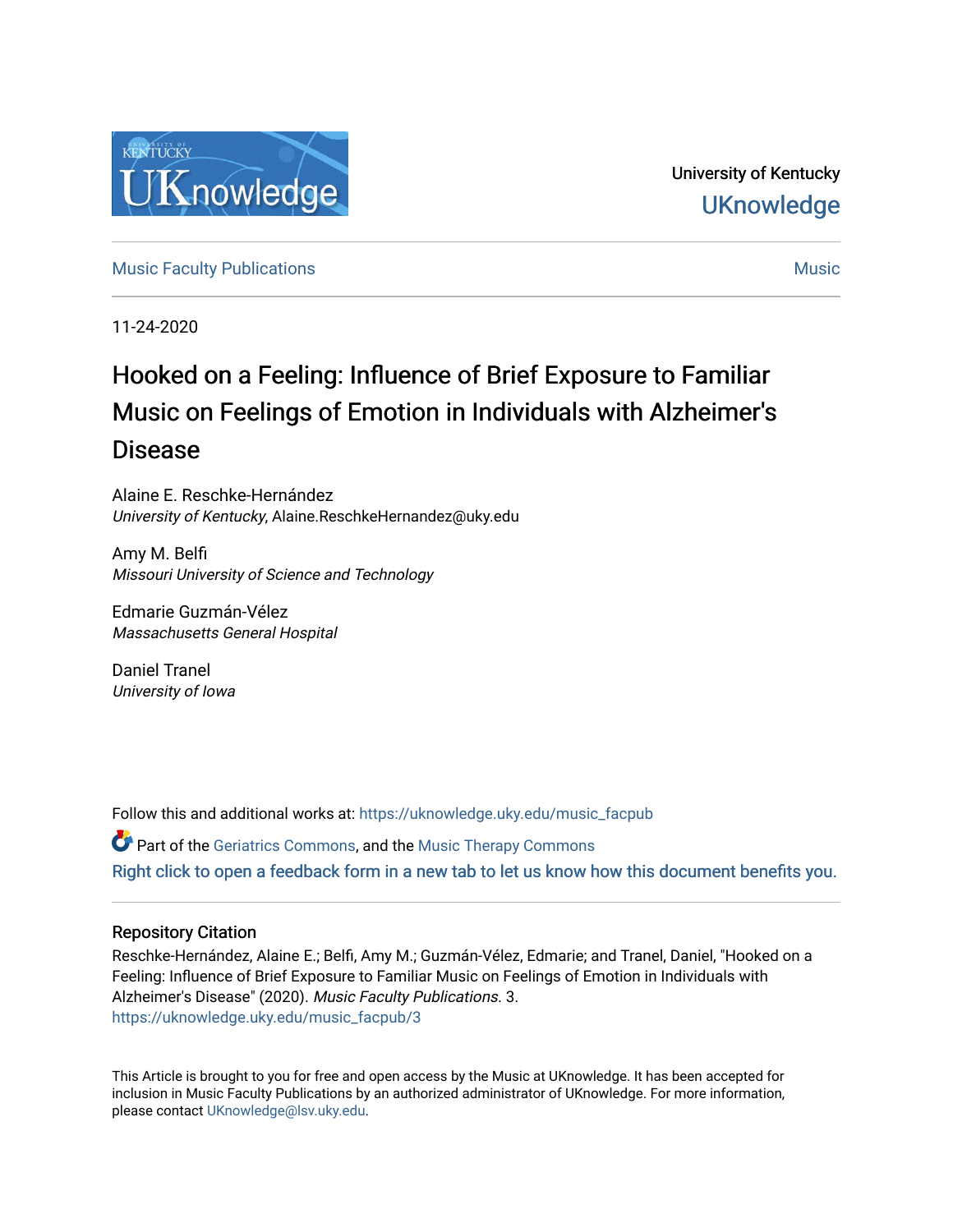## Hooked on a Feeling: Influence of Brief Exposure to Familiar Music on Feelings of Emotion in Individuals with Alzheimer's Disease

Digital Object Identifier (DOI) https://doi.org/10.3233/jad-200889

## Notes/Citation Information

Published in Journal of Alzheimer's Disease, v. 78, no. 3.

© 2020 IOS Press and the authors. All rights reserved.

The authors have purchased from the publisher the right to post this PDF file on their personal, their institute's, company's, or funding agency's Web site and in their repository.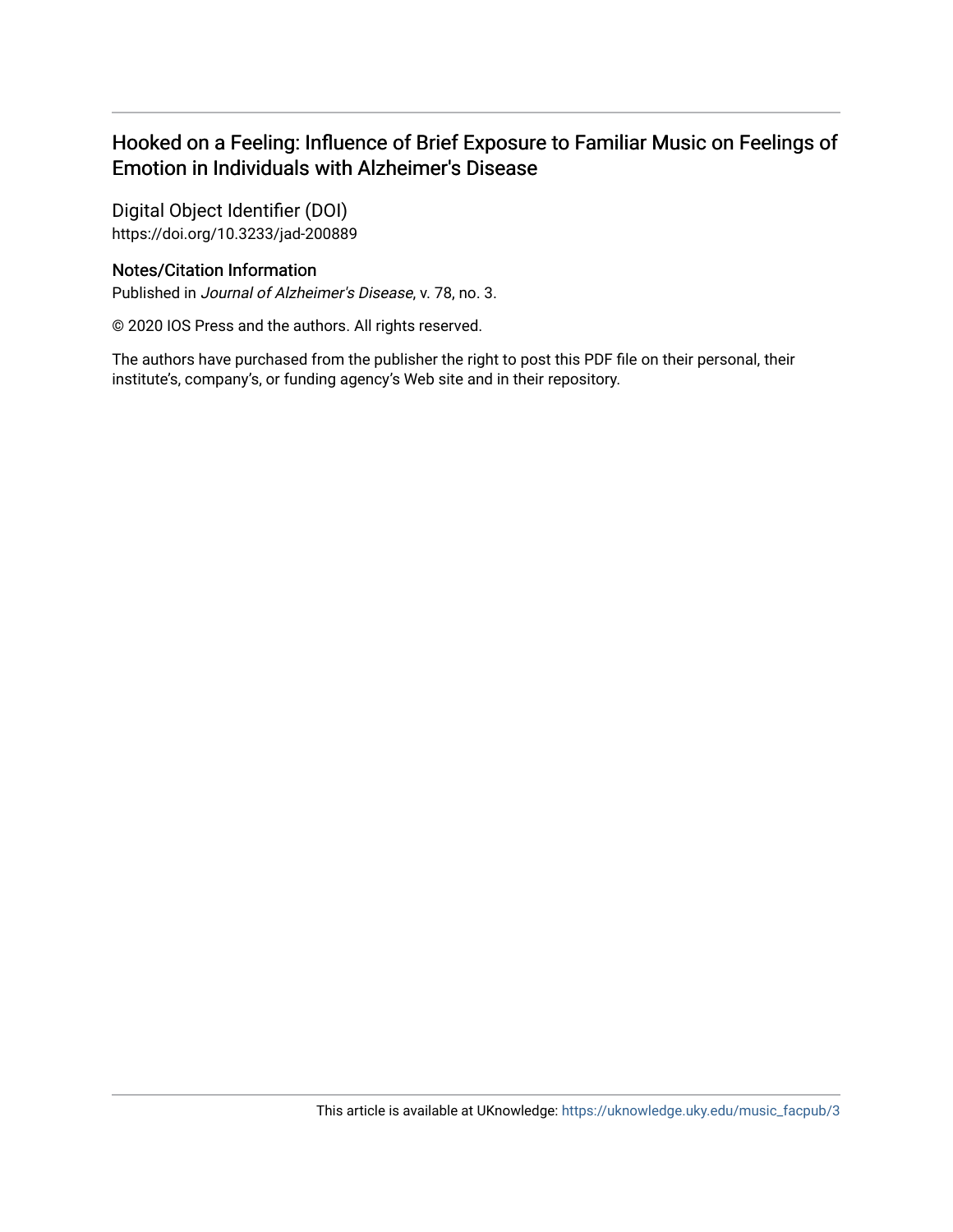1019

# Hooked on a Feeling: Influence of Brief Exposure to Familiar Music on Feelings of Emotion in Individuals with Alzheimer's Disease

Alaine E. Reschke-Hernández<sup>a,∗</sup>, Amy M. Belfi<sup>b</sup>, Edmarie Guzmán-Vélez<sup>c</sup> and Daniel Tranel<sup>d,e</sup>

<sup>a</sup>*School of Music, College of Fine Arts, University of Kentucky, Lexington, KY, USA*

<sup>b</sup>*Department of Psychological Science, Missouri University of Science and Technology, Rolla, MO, USA*

<sup>c</sup>*Department of Psychiatry, Massachusetts General Hospital, Harvard Medical School, Boston, MA, USA*

<sup>d</sup>*Department of Psychological and Brain Sciences, University of Iowa, Iowa City, IA, USA*

<sup>e</sup>*Department of Neurology, Division of Neuropsychology and Cognitive Neuroscience,*

*Carver College of Medicine, University of Iowa, Iowa City, IA, USA*

Handling Associate Editor: Amy Clements-Cortes

Accepted 11 September 2020

#### **Abstract**.

**Background:** Research has indicated that individuals with Alzheimer's-type dementia (AD) can experience prolonged emotions, even when they cannot recall the eliciting event. Less is known about whether music can modify the emotional state of individuals with AD and whether emotions evoked by music linger in the absence of a declarative memory for the eliciting event.

**Objective:** We examined the effects of participant-selected recorded music on self-reported feelings of emotion in individuals with AD, and whether these feelings persisted irrespective of declarative memory for the emotion-inducing stimuli.

**Methods:** Twenty participants with AD and 19 healthy comparisons (HCs) listened to two 4.5-minute blocks of self-selected music that aimed to induce either sadness or happiness. Participants reported their feelings at baseline and three times post-induction and completed recall and recognition tests for the music selections after each induction.

**Results:** Participants with AD had impaired memory for music selections compared to HCs. Both groups reported elevated sadness and negative affect after listening to sad music and increased happiness and positive affect after listening to happy music, relative to baseline. Sad/negative and happy/positive emotions endured up to 20 minutes post-induction.

**Conclusion:** Brief exposure to music can induce strong and lingering emotions in individuals with AD. These findings extend the intriguing phenomenon whereby lasting emotions can be prompted by stimuli that are not remembered declaratively. Our results underscore the utility of familiar music for inducing emotions in individuals with AD and may ultimately inform strategies for using music listening as a therapeutic tool with this population.

Keywords: Alzheimer's disease, dementia, feelings, emotion, memory, music

∗Correspondence to: Alaine E. Reschke-Hernandez, University ´ of Kentucky, School of Music, 105 Fine Arts Building, Lexington, KY, 40506-0022, USA. Tel.: +1 859 257 4536. E-mail: Alaine. ReschkeHernandez@uky.edu.

#### **INTRODUCTION**

Separating the experience of an emotion from the [memory for what](mailto:Alaine.{penalty -@M }ReschkeHernandez@uky.edu) caused that emotion seems nearly impossible. However, prior studies have shown that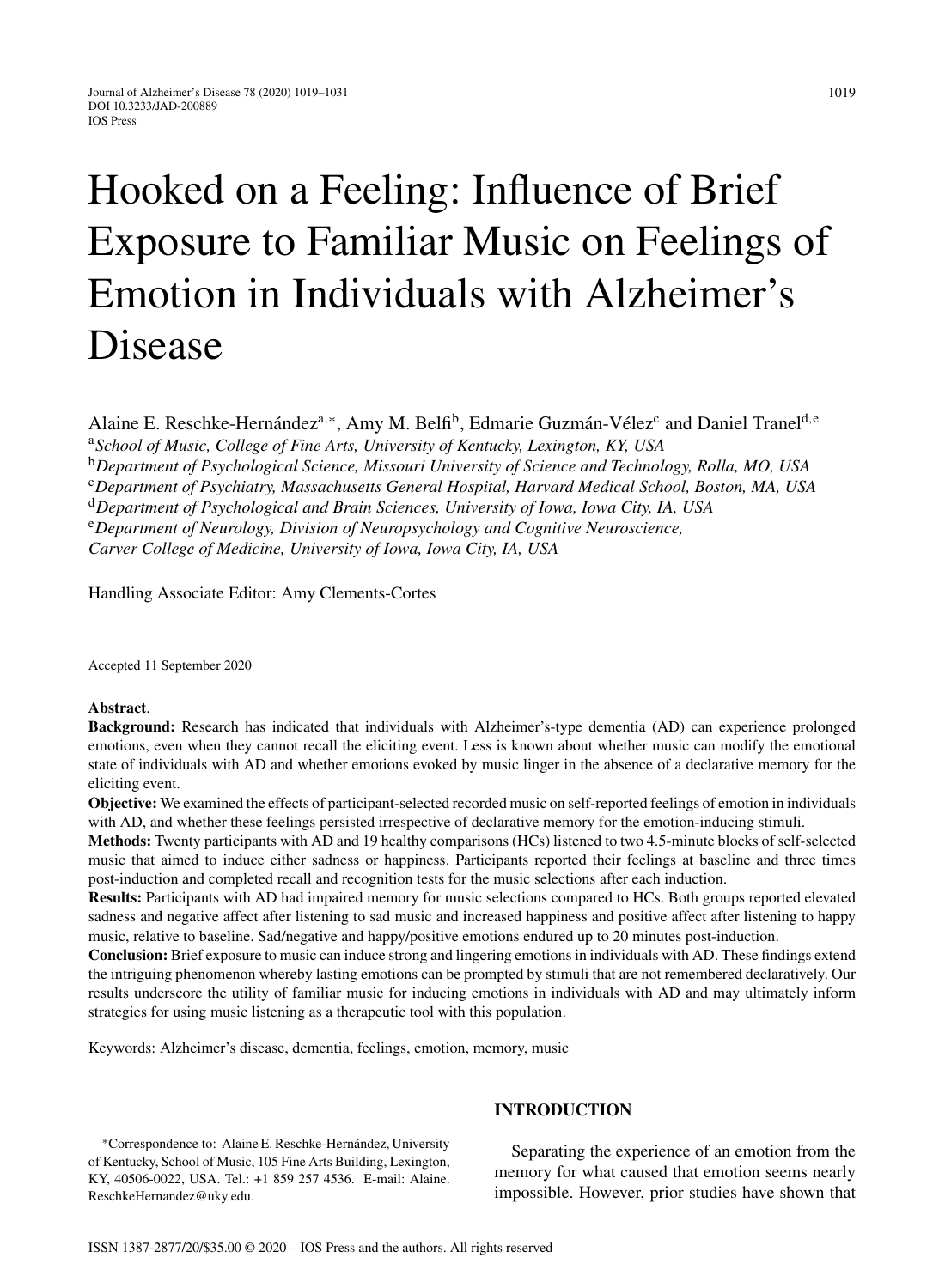emotions and memory for the eliciting event can be dissociated [1, 2]; that is, emotions can persist in the absence of the declarative memory for what caused the emotion. Such findings have important implications for how we interact with and care for individuals with Alzheimer's disease (AD), who display impaired memory for recent events early in the disease process.

In a study by Guzmán-Vélez and colleagues [2], individuals with AD rated their feelings before and three times after watching a set of films intended to induce either sadness or happiness. They also completed memory tests (free recall and recognition) for the films. Findings indicated that this protocol effectively induced the targeted emotions, and participants reported experiencing either sadness or happiness for up to 30 minutes post-induction—even when they had impaired declarative memory for the stimuli. Intriguingly, the less participants remembered about the films, the longer their sadness endured, an effect which might indicate difficulty with emotion regulation. A follow-up study showed that the ability to sustain an emotion is associated with amygdala volume, supporting the key role of the amygdala for regulating and sustaining an emotion [3]. Altogether, these findings indicate that the emotional state of individuals with dementia and other memory-related impairments can be greatly impacted by the actions of those around them (as we suggested in our initial study in patients with severe amnesia [1]), which has important implications for the treatment of persons with impaired memory. Here, we continued our investigation of this phenomenon by examining the impact of recorded familiar music on the emotional experiences of individuals with AD.

The influence of music on affective responses is well-documented [4–6]. Regardless of musical training, people often value music for its emotive qualities [5, 7–9]. Preferred music listening can promote pleasurable responses and engage neural reward systems (i.e., mesolimbic pathway [10–12]), and this is even true for individuals listening to self-selected sad music [13]. Research and anecdotal evidence show that music is important to persons with AD [14], and such individuals appear to respond favorably to music that is familiar and meaningful to them [15, 16]. The idea of using familiar music listening as a cost-effective therapeutic tool has gained visibility in recent years. Nonetheless, it remains to be established whether feelings of emotion that are induced by familiar music persist in individuals with AD

[17–20], who are likely to quickly forget having listened to music or its properties (e.g., song, topic, artist [21]). A careful examination of the effects of familiar music on feelings of emotion in individuals with AD would contribute to our understanding of the lasting impact that music can have on the emotional state of an individual, in the context of impaired declarative memory. Such research could subsequently inform care strategies and the use of music listening as a therapeutic tool with this population.

In this study, we examined the effects of brief participant-selected recorded music on feelings of emotion in individuals with probable AD. We predicted that self-selected recorded music familiar to the participant would effectively induce emotions. We expected that participants would experience emotions consistent with the musical valence (i.e., positive emotions during positive music; negative emotions during negative music). We also predicted that participants would report prolonged feelings of the targeted emotion irrespective of declarative memory for the music itself.

#### **MATERIALS AND METHODS**

The Institutional Review Board at The University of Iowa approved this study, and we followed a written protocol to administer all procedures. All healthy comparison participants (HCs) provided written informed consent. Participants with probable AD provided written assent, and a legally authorized representative provided written informed consent.

#### *Participants*

Twenty participants with probable AD (10 women, 10 men) ages 64–89 volunteered for this study. We recruited these participants from the Benton Neuropsychology Clinic at the University of Iowa Hospitals and Clinics, the Alzheimer's Association Iowa Chapter, and via a University-wide email recruitment system. These participants had been previously diagnosed with AD by their primary care physician or a neurologist following the conventional McKhann et al. criteria [22]. We also recruited 19 HCs (9 women, 10 men) through a University-wide email system and fliers posted at a senior center. HCs (ages 60–88) were matched to AD participants regarding sex, age, and educational level. To minimize factors that could interfere with our experimental procedures or con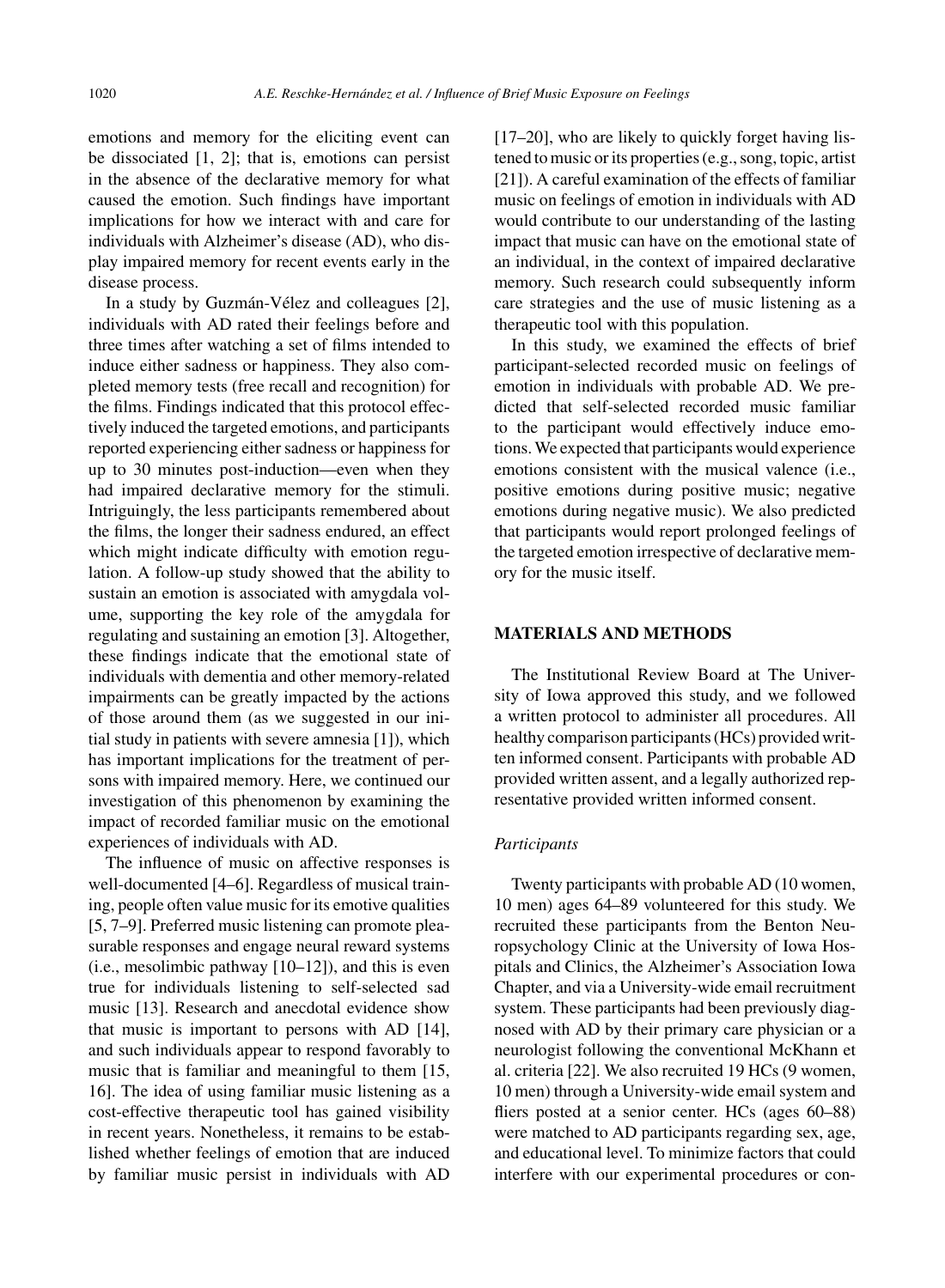found dependent variables of interest, we excluded candidates who did not speak or understand English fluently, were younger than 60, had a neurological or intellectual disability (other than AD for the patient group), a psychiatric disorder (e.g., major depression or anxiety), history of alcohol or drug abuse, uncorrected severe vision impairment, or multiple behaviorally confounding central nervous system lesions.

#### *Instruments*

Because depression influences the intensity and duration of the experience of emotions and could complicate interpretation of the primary outcome of interest in our experiment (i.e., emotions), we screened all participants using the Beck Depression Inventory [23]. Participants also completed an adapted version of the Iowa Music Background Questionnaire [24] to assess lifelong music participation and training, attitudes about music, and listening habits (questions specific to changes in listening habits and music enjoyment before and after hearing loss and cochlear implantation were adapted or omitted). Most participants self-reported little to no formal training or music knowledge, but all found music very enjoyable and listened to music daily. Several participants in both groups informally participated in church choir. One participant with AD and one HC participant were professional musicians. We administered the Complex Ideational Material subtest of the Boston Diagnostic Aphasia Examination [25] to ensure participants with AD could understand basic written and spoken instructions. We evaluated the level of dementia severity for all participants with AD using the Clinical Dementia Rating scale [26]. Descriptive and neuropsychological data are displayed in Table 1.

#### *Emotion measure*

Following the same approach used in previous studies [1, 2], we examined emotional state using selfreport rating scales. To keep this study as parallel as possible to previous work, these self-reports focused on happy and sad emotions (the participants' feelings), and we used the same emotion measure used in prior similar research (actual measure is published in [2]). The emotion measure consisted of three sections: 1) a 100-point visual analog scale (VAS) for happiness and sadness that ranged from "I don't feel sad/happy at all" (0) to "I feel extremely sad/happy" (100); 2) a 9-point bipolar valence scale that ranged from "extremely unpleasant" (0) to "extremely pleas-

Table 1 Demographic and neuropsychological data

|                                          | M (SEM)           |             |
|------------------------------------------|-------------------|-------------|
|                                          | $AD (N = 20)$     | $HC (N=19)$ |
| Age $(y)$                                | 75.9(1.7)         | 73.5(1.7)   |
| Education (y)                            | 16.2(0.8)         | 17.1(0.7)   |
| Women:Men                                | 10:10             | 9:10        |
| Handedness                               | 18:2:0            | 18:0:1      |
| (Right:Left:Mixed)                       |                   |             |
| Beck Depression Inventory <sup>1</sup>   | $5.0(0.8) (n=13)$ | 2.9(0.6)    |
| Clinical Dementia Rating: <sup>2</sup>   |                   |             |
| Very Mild $(0.5)$                        | 10                |             |
| Mild $(1)$                               | 9                 |             |
| Moderate (2)                             |                   |             |
| Complex Ideational Material <sup>3</sup> | 9.3(0.2)          |             |
| $(n=18)$                                 |                   |             |
| Pure Tone Average $(dB)$ : <sup>4</sup>  | $(n=18)$          |             |
| Right Ear                                | 33.3(3.7)         | 22.8(1.4)   |
| Left Ear                                 | 31.8(3.5)         | 23.9(1.4)   |

Values shown are mean (standard error of the mean) unless otherwise indicated. <sup>1</sup>Scores range from 0 to 14 (minimal), 14 to 20 (mild), 20 to 29 (moderate), and  $>$ 29 (severe) [23]; <sup>2</sup>Scoring: 0 (unimpaired),.5 (very mild), 1 (mild), 2 (moderate), and 3 (severe impairment) [26]; <sup>3</sup>This comprehension task (auditory, reading) ranges from 10 (full comprehension) to 0 (poor comprehension) [25]; <sup>4</sup>Obtained by averaging hearing threshold (in decibels dB) at 250, 500, 1000, 2000, and 4000 Hz; higher dB indicates louder volume; 20–40 dB PTA indicates mild hearing loss [29].

ant" (8); and 3) select emotion terms from the Differential Emotions Scale (DES) [27] (happy, sad, fear, anger, disgust, anxious, calm), which participants rated from "not at all/none" (0) to "extremely/a great deal" (8). During each induction block, participants rated their emotions using this measure at baseline, immediate post-induction, 10 minutes postinduction (after the memory test), and 20 minutes post-induction (see Fig. 1 for a timeline of the experiment). Each time they completed this measure, we repeated instructions and reminded participants to answer with regards to how they felt in the present moment, as honestly as possible, and that there were no right or wrong answers.

#### *Hearing screening*

Due to the age of our participants, many likely had some degree of hearing loss [28]. Thus, taking this into account was an important consideration in our research (where valid task participation relies on good functional hearing). Rather than exclude individuals on the basis of hearing loss or use of hearing aids, we asked all candidates if they enjoyed listening to music during the initial screening phone conversation (*n.b.* all who expressed interest in this study said they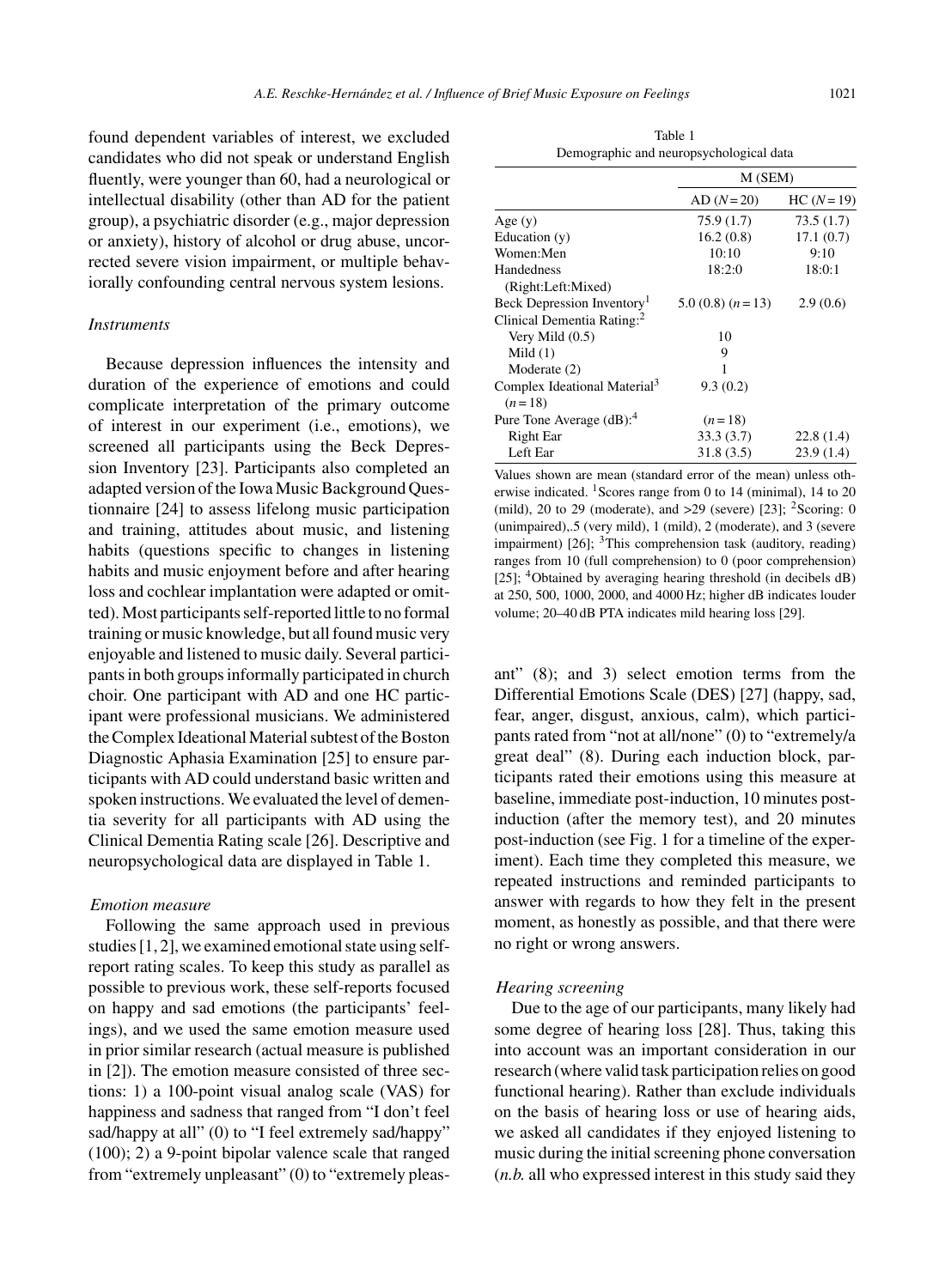

Fig. 1. Timeline depicting the within-subjects protocol for administering emotion measures, emotion induction procedures, and memory test. For ethical reasons, all participants completed the sad induction block followed by the happy induction block to help ensure they ended with a positive experience.

enjoyed listening to music). For descriptive purposes, we administered a pure tone audiometric screening following the modified Hughson-Westlake procedure [29] with a MAICO MA 25 manual air conduction audiometer to determine the lowest sound levels participants could hear at various frequencies. Briefly, in this protocol the experimenter begins at a decibel (dB) level that the participant can easily hear, then follows a "down 10/up 5" pattern to incrementally decrease the intensity 10 dB. Once the participant no longer hears the tone, the experimenter increases the intensity 5 dB. The final "up 5" dB level is recorded as the hearing threshold. We began at 60 dB 1000 Hertz (Hz) to check for understanding, and then obtained pure tone average dB hearing thresholds at 250, 500, 1000, 2000, and 4000 Hz in each ear. Two participants with AD declined to complete this hearing screening but were still included in the study. Hearing screening scores are displayed in Table 1.

#### *Music stimuli*

We opted to use participant-selected music, rather than researcher-selected music, as prior research suggests that music that participants know well and is personally meaningful is the most emotionally evocative [4, 5, 9, 10, 12], and such familiar music is often the first-line choice for therapeutic music interventions with this population [6, 16, 30]. We asked participants to compile two ranked lists of familiar music (i.e., that they knew very well): 10 music selections that made them feel happy or positive and 10 that made them feel sad or negative. The experimenter emphasized that the selections must evoke emotions (as opposed to convey or represent emotions). Participants had up to a month to complete their lists, and we followed up weekly to inquire if they wanted assistance. Some participants with AD received help from a spouse or adult child; however, legally authorized representatives largely reported that these participants independently completed their lists. In some instances, participants could not generate a title or artist, so they hummed or sang the selection over the

phone for Author 1 (a music therapist with extensive repertoire knowledge) who verified the selection with the participant. In other cases, participants generated 5–7 selections on each list easily and requested assistance with the final few selections. In such cases, Author 1 prompted, "have you thought of ..." and gave an example of a genre, era of music, or situation with which music is often paired.

All participants ranked their music selections from most- to least-evocative using a worksheet that we provided. We asked participants to indicate a musical artist for each selection, if that was important to them. If no artist was listed, we used the most popular recording of the selection from the participant's formative years [31]. Participants could also indicate if a segment of a selection was most emotive (e.g., beginning, middle, end; particular lyrics; minutes into the selection). We asked those who preferred longer selections to indicate the section that they found most emotive. For instance, one participant suggested Beethoven's 7th Symphony for their sad list, a 40-minute selection, and then indicated that the opening of the second movement evoked sadness.

We purchased all music selections from *iTunes* [32]. For each participant, we used clips from the first five selections on each of their music lists to create two individualized induction sets: one happy/positive and one sad/negative. Each music induction set lasted approximately 4.5 minutes (happy set average: 4 minutes 37 seconds; sad set average: 4 minutes 39 seconds). This duration is based on previous musicemotion induction research [10, 33, 34] and takes into account the abbreviated attention span that is often observed in patients with AD [21]. We used *Audacity* version 2.1.2 [35] to create and edit these sets. Clips were arranged in reverse order, from least- to most-emotive according to the participants' rankings (i.e., selection 5 to 1), and we aimed to maintain the integrity of the musical phrase for each clip. All clips were presented in stereo, faded in and out, and were equalized to ensure volume was not erratic within a music set. A recorded windchime sounded between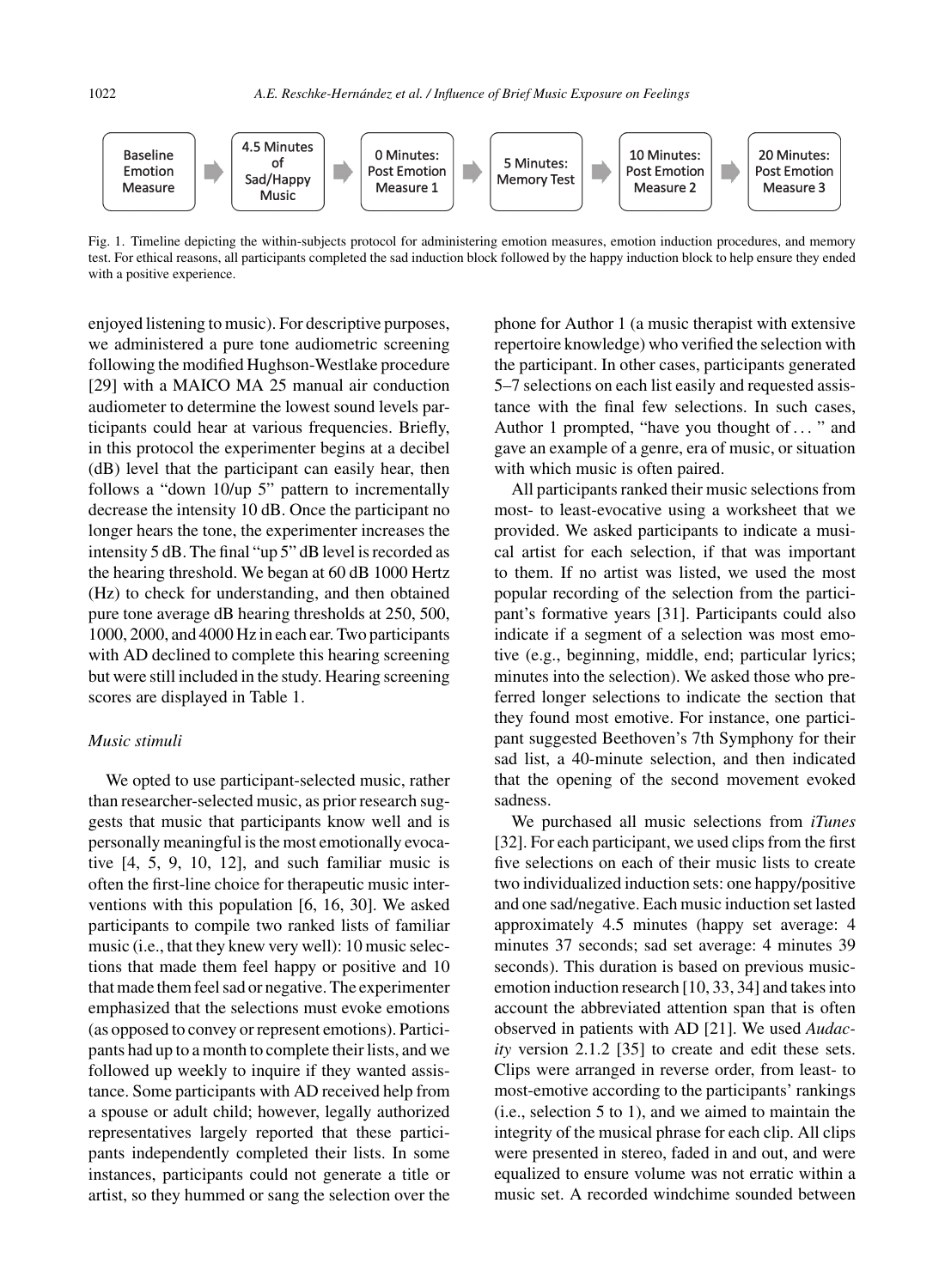each music clip [36] (*n.b.* we inserted this attending sound to mimic the original protocol, in which a beep sounded between film clips [2]).

#### *Memory test*

We measured participants' recall and recognition of the music stimuli in a single instance 5 minutes post-induction, as indicated in Fig. 1. Memory recall was scored dichotomously (i.e., recalled/did not recall) and asked participants to name, recite lyrics, sing, and/or hum any music they remembered hearing in the past 10 minutes. We did not provide any additional prompts. Because participants had a wide range of musical training and background (novice to expert), we counted any response that indicated recall of a selection (Author 1 scored all responses). The recognition memory test comprised 15 brief clips (3–5 seconds each) that included a recognizable section of the selection (e.g., the chorus). Five clips were derived from the selections a participant listened to during the induction, 5 clips were on their list but not played during the induction (i.e., selections 6–10), and 5 were foils—similar in compositional style to the induction selections (e.g., *Take the A Train* by Duke Ellington foil for *Little Brown Jug* by Glenn Miller) or a different popular selection by the same artist (e.g., Credence Clearwater Revival, *Bad Moon Rising* foil for *Down On the Corner*). These clips faded in and out, were presented in a random order with 3 seconds of silence between clips, and participants responded yes or no regarding whether or not they heard the selection in the past 10 minutes. If a participant did not promptly respond, the researcher paused the music, and participants were offered an opportunity to listen to the clip a second time. We encouraged participants who remained unsure after a second opportunity to guess.

#### *Procedure*

Our procedures closely followed those described in previous similar research [1, 2], the primary differences being the use of music and stimulus duration (18 minutes in previous studies; 4.5 minutes here). Briefly, the experiment consisted of two blocks: a sad block and a happy block. We wanted to prevent participants from leaving the lab in a negative mood without knowing why they felt that way; therefore, we purposefully used the same order for all participants: sad then happy. We followed the same procedures for both blocks, as illustrated in Fig. 1.

Participants rated their baseline feelings using the same emotion measure as in Guzmán-Vélez et al. (see Emotion measure section; [2]). Participants then set their preferred volume, bass, and treble levels using a Lepy LP-2020A hi-fi digital amplifier while listening to a 30-second music clip unrelated to the experiment [37]. In addition to the hearing screening previously described, this step helped ensure participants could hear the stimuli. To facilitate precise administration of the induction procedure, auditory stimuli (volume, baseline, induction set) automatically played from a CD using Windows Media Player on a PC computer via vintage stereo Baby Advent II speakers, which have a wide frequency response curve and offered more participant comfort and sensitivity to volume changes than headphones [38]. While we told participants that they would hear music, we did not inform them of the musical valence during the experiment.

Participants then listened to 4.5-minutes of selfselected music intended to induce sadness and rated their feelings when the music ended (see previous section Music stimuli). They completed a memory recall and recognition test 5 minutes after music listening. This test took about 5 to 10 minutes to complete (see Memory test section). Participants again rated their feelings approximately 10 to 15 minutes post-induction and finally at 20 to 25 minutes postinduction (time ranges reflect that some participants took longer to complete the memory test and emotion measures than others). During all waiting periods, we provided a written prompt to sit quietly on a computer monitor facing participants. We then took a 5-minute break before continuing with the happy induction block following these same procedures. We recorded behavioral observations throughout the experiment.

#### *Statistical analysis*

As in prior similar research [2], we converted all valence and DES emotion ratings (originally using scales of 0 to 8) into standardized units of 0% to 100%, representing the "percent of maximum possible" (POMP) scores for each scale [39] before starting the statistical analysis. This conversion, after data collection, maintained the integrity of the psychometric properties of the measure and allowed us to analyze the valence and DES ratings on the same scale as the VAS ratings (which were scaled from 0 to 100 and thus already in POMP units). We then calculated composite scores for each induction to represent global changes in negative and positive affect. For the sadness induction, we calculated the nega-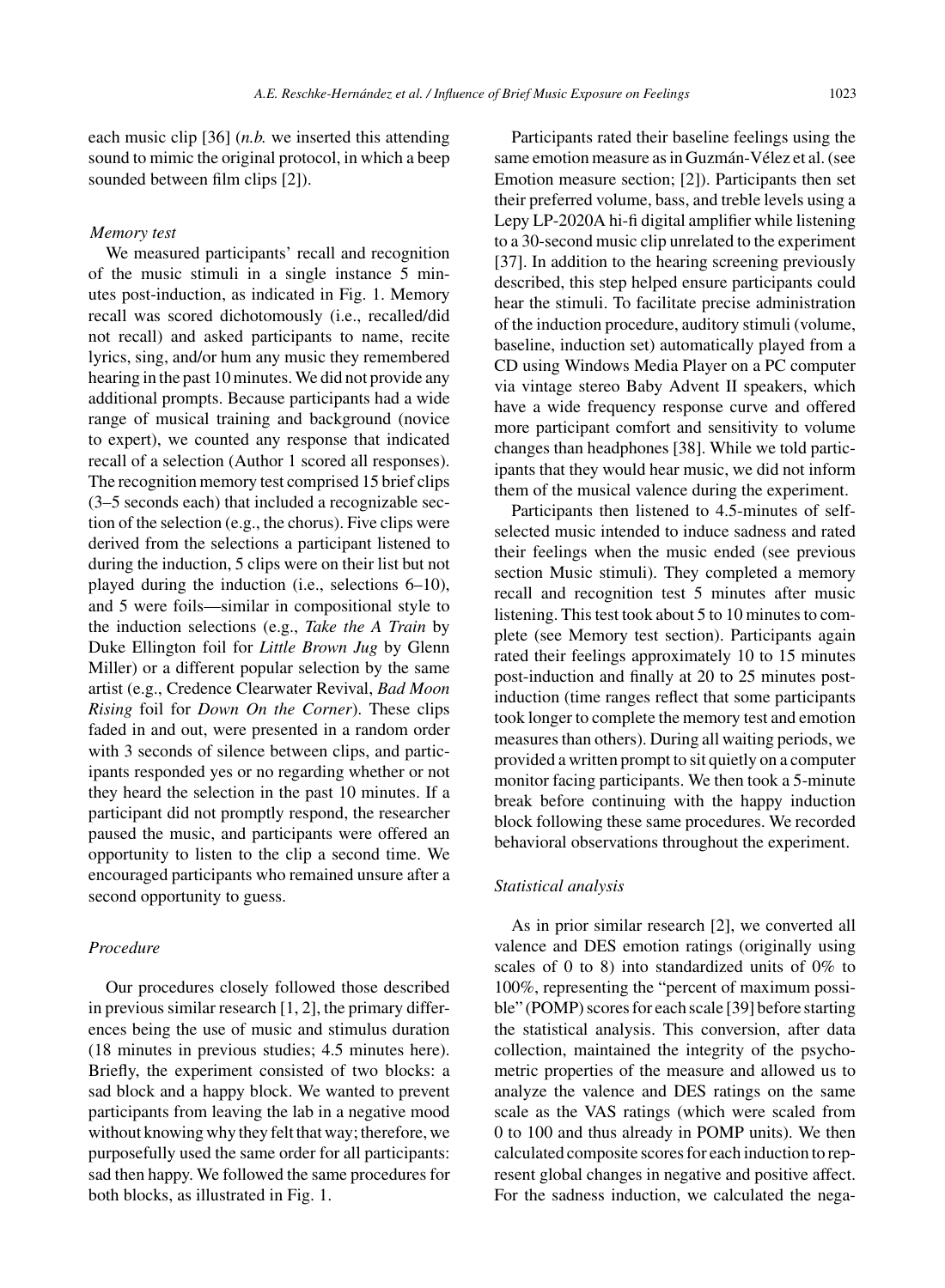

Fig. 2. Performance on memory tasks. Group means are denoted by the large opaque circles; individual subjects' datapoints are indicated by the transparent circles. A) Percent of selections that were recalled correctly. For both sad and happy emotion inductions, the HC group (*n* = 19) performed significantly better than the AD group (*n* = 20) on memory recall. B) Recognition memory (d', relative proportion of hits minus false alarms). For both sad and happy emotion inductions, the HC group performed significantly better than the AD group on memory recognition. Error bars indicate standard error of the mean.

tive affect composite score for each participant by averaging POMP scores for the following variables: sadness VAS; sadness, anger, disgust, fear, and anxiety from the DES; and valence (reverse scored). We calculated the positive affect composite score by averaging the happiness VAS, happiness DES, and calm DES scores.

For the happiness induction, we calculated the positive affect composite score for each participant by averaging the happiness VAS, happiness and calm DES, and valence scores. We calculated the negative affect composite score by averaging POMP scores for the following variables: sadness VAS and sadness, anger, disgust, fear, and anxiety DES scores.

We performed all statistical analyses using *R* version 3.4.2 [40]. We calculated recall scores as the total number of selections correctly recalled divided by the total number of selections heard (5 each for happy and sad). For recognition memory, we calculated d' (hit rate – false alarm rate) to measure performance on the recognition test. As we did not predict an interaction between group and emotion induction, we conducted separate independent-samples*t*-tests to identify differences between the AD and HC groups on recall and recognition scores for each induction. Finally, we carried out a linear mixed-effects model for each emotion measure (VAS and POMP for positive and negative emotion) to identify differences in emotion ratings between the groups across time, as in prior work [41, 42]. To conduct these analyses, we used the *lmer* function from the *lme4* package [43] and the *anova* function from the *car* package to conduct significance tests [44]. These

models included fixed effects for group, time, and their interaction, as well as random intercepts for participants.

#### **RESULTS**

#### *Sadness induction*

#### *Memory*

As expected, the AD group performed significantly lower than the HC group on both recall (*t*(37) = −10.46, *p* < 0.001, 95% CI:[−0.72, −0.49], *d* = 3.35) and recognition (*t*(37) = −7.26, *p* < 0.001, 95% CI:[−2.06, −1.16], *d* = 2.32) for the sad music selections (see Fig. 2).

#### *Emotional state*

Overall, our results support our prediction that participants would experience emotions consistent with the sad music stimulus, regardless of declarative memory for the music itself. The sadness VAS data model revealed a significant main effect of time  $[F(3,111) = 24.90, p < 0.001]$ , an interaction between time and group  $[F(3,111) = 7.45, p < 0.001]$ , and a marginally-significant main effect of group  $[F(1,37) = 4.11, p = 0.049]$ . For the main effect of time, across groups, sadness VAS ratings were significantly above baseline at T1 (immediately after the emotion induction;  $\beta = 18.25$ ,  $SE = 5.73$ ,  $t = 3.18$ ,  $p = 0.001$ ), T2 (after the memory test;  $\beta = 17.50$ ,  $SE = 5.73$ ,  $t = 3.05$ ,  $p = 0.002$ ), and T3 (at the final rating;  $\beta = 13.00$ ,  $SE = 5.73$ ,  $t = 2.26$ ,  $p = 0.025$ ). For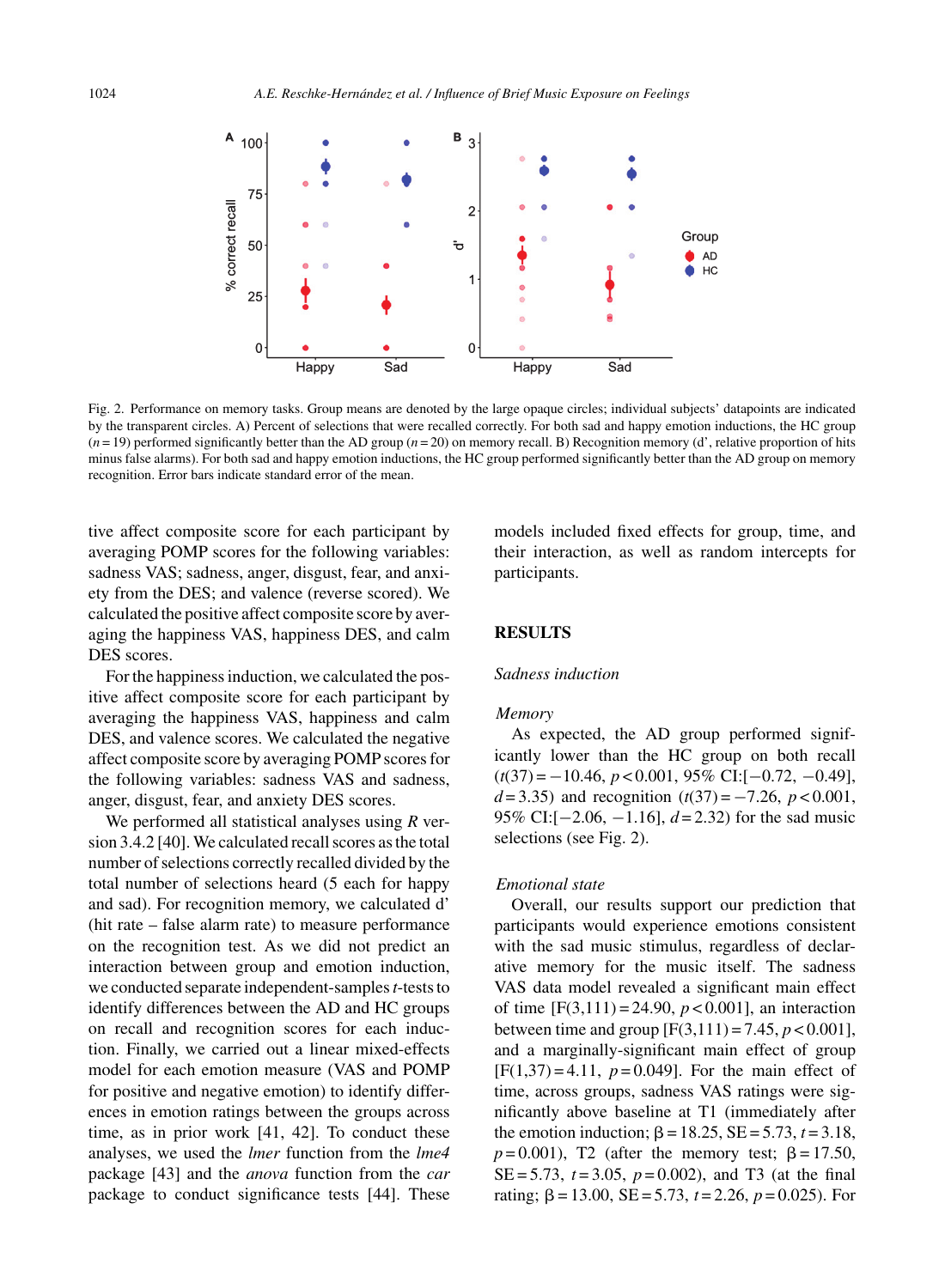

Fig. 3. Emotional responses of the AD group  $(n=20)$  and the HC group  $(n=19)$  to the sadness induction by music. A) Sadness VAS scores. Group means are denoted by the large opaque circles. For both groups, VAS ratings of sadness were significantly higher than baseline at all subsequent timepoints. B) Overall scores of positive and negative affect represented as a percent of maximum possible (POMP). Means are denoted by the large opaque circles (negative affect) and triangles (positive affect) for the AD group (red) and HC group (blue). Error bars indicate standard error of the mean.

the interaction between time and group, the HC group and the AD group significantly differed at T1 ( $\beta$  = 34.06, SE = 8.22, *t* = 4.14, *p* < 0.001). That is, while the HC group reported significantly higher feelings of sadness immediately after the emotion induction compared to the AD group, both groups reported similar levels of significantly elevated feelings at T2 and T3. Fig. 3A presents a graphical depiction of these results.

We computed two additional models in response to the sadness induction: one for positive affect and one for negative affect. For *positive* affect in response to the sad music induction, there was a significant effect of time  $[F(3,111) = 7.03, p < 0.001]$ , and a significant interaction between time and group  $[F(3,111) = 7.77, p < 0.001]$ , but no significant main effect of group  $[F(1,37) = 1.30, p = 0.260]$ . Compared to the AD group, the HC group reported significantly lower positive affect at T1 ( $\beta = -37.05$ ,  $SE = 7.77$ ,  $t = -4.76$ ,  $p < 0.001$ ), T2 ( $\beta = -22.82$ ) SE = 7.77,  $t = -2.93$ ,  $p = 0.004$ ), and T3 ( $\beta = -22.87$ , SE = 7.77,  $t = -2.94$ ,  $p = 0.003$ ) compared to baseline, while the AD group indicated no significant changes in positive affect in response to the sad music induction. For *negative* affect in response to sad music induction, there was a significant effect of time  $[F(3,111) = 23.23, p < 0.001]$  and a significant interaction between time and group  $[F(3,111) = 7.72]$ ,  $p < 0.001$ ], but no significant main effect of group  $[F(1,37) = 0.0008, p = 0.977]$ . Both groups showed a significant increase in negative affect at T1 ( $\beta$  = 5.25,  $SE = 2.12$ ,  $t = 3.47$   $p = 0.015$ ), although the HC group indicated a greater increase than the AD group at this

timepoint ( $\beta$  = 13.68, SE = 3.04, *t* = 4.48, *p* < 0.001). See Fig. 3B for a graphical depiction of the data.

Seven participants with AD offer particularly compelling examples of this dissociation between their reported feelings and declarative memory for the eliciting event. At just 5 minutes post-induction, these participants could not recall any of their sad music selections, and 3 of them did not recall listening to music at all. Despite such severe memory impairment for music listening, participants reported sustained feelings of sadness up to 20 minutes post-induction. Fig. 4 illustrates these findings.

#### *Happiness induction*

#### *Memory*

In support of our hypothesis, the AD group performed significantly worse on recall  $(t(37) = -8.32$ , *p* < 0.001, 95% CI:[−1.56, −0.90], *d* = 2.45) and recognition memory tests  $(t(37) = -7.66, p < 0.001,$ 95% CI:[−1.56, −0.90], *d* = 2.66) compared to the HC group for the happy music selections (see Fig. 2).

#### *Emotional state*

Our results for the happiness induction further support our prediction that participants would experience emotions consistent with the valence of the music, regardless of declarative memory for the music itself. As with the sad music results, the happiness VAS data model revealed a main effect of time  $[F(3,111) = 11.56, p < 0.001]$ , but no main effect of group  $[F(1,37)) = 0.02$ ,  $p = 0.883$  or interaction between time and group  $[F(3,111) = 1.81, p = 0.148]$ .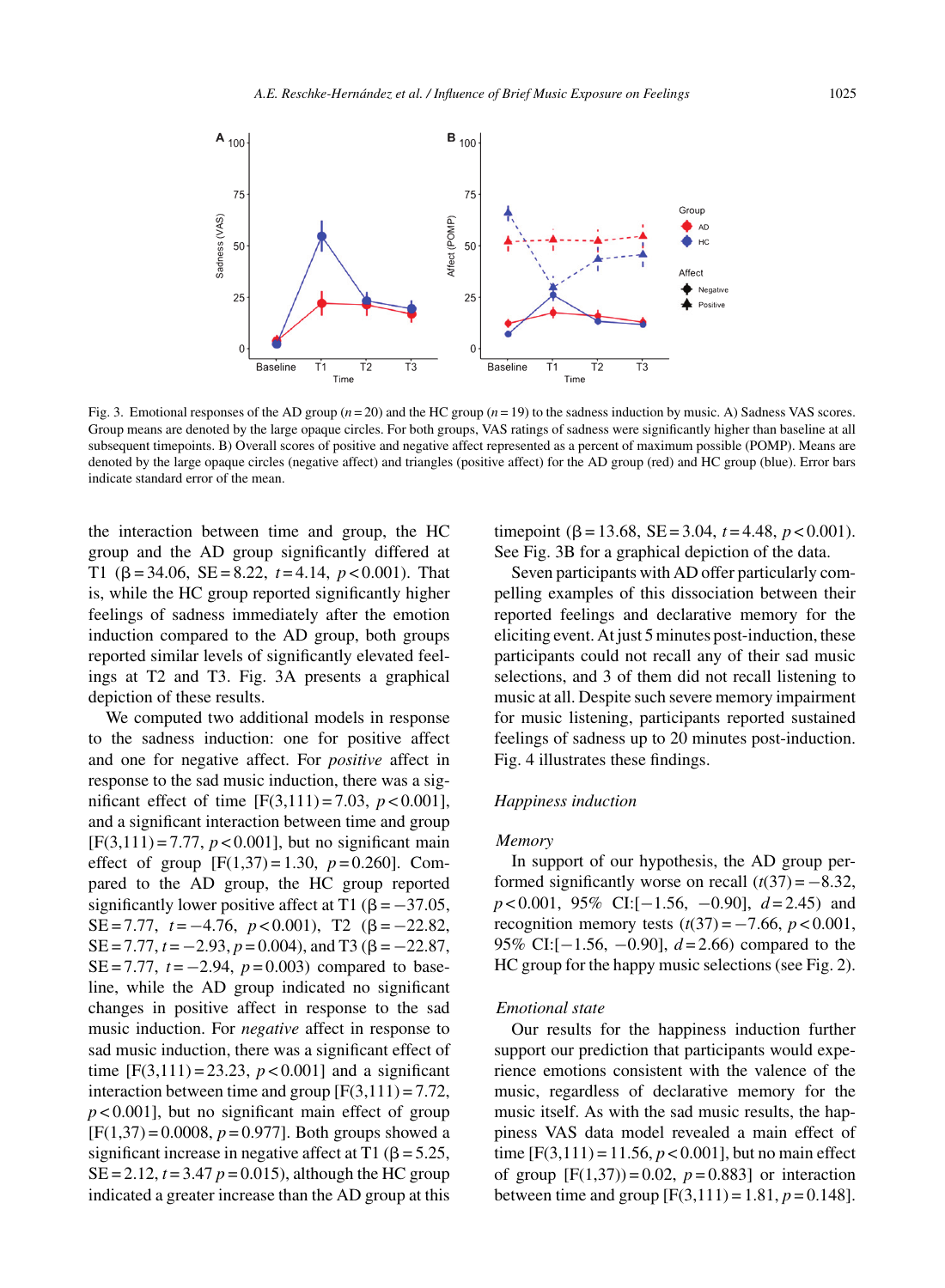

Fig. 4. Emotional responses to music in patients who demonstrated poor declarative memory for music that they had just heard during the experiment. Purple lines depict sadness ratings by 7 participants with AD who were unable to recall or recognize music selections that they had just heard during the sadness induction. Despite their severe memory impairment, 5 of these patients reported feeling a 25–50% increase in sadness up to 20-minutes post-induction. Orange lines depict happiness ratings by 6 participants with AD who were unable to recall or recognize music selections that they had just heard during the happiness induction. Despite their severe memory impairment, 5 of these patients reported feeling a 25–50% increase in happiness up to 20-minutes post-induction.



Fig. 5. Emotional responses of the AD group (*n* = 20) and the HC group (*n* = 19) to the happiness induction by music. A) Happiness VAS scores. Group means are denoted by the large opaque circles. For both groups, VAS ratings of happiness were significantly higher than baseline at all timepoints. B) Overall scores of positive and negative affect represented as a percent of maximum possible (POMP) [39]. Means are denoted by the large opaque circles (negative affect) and triangles (positive affect) for the AD group (red) and HC group (blue). Error bars indicate standard error of the mean.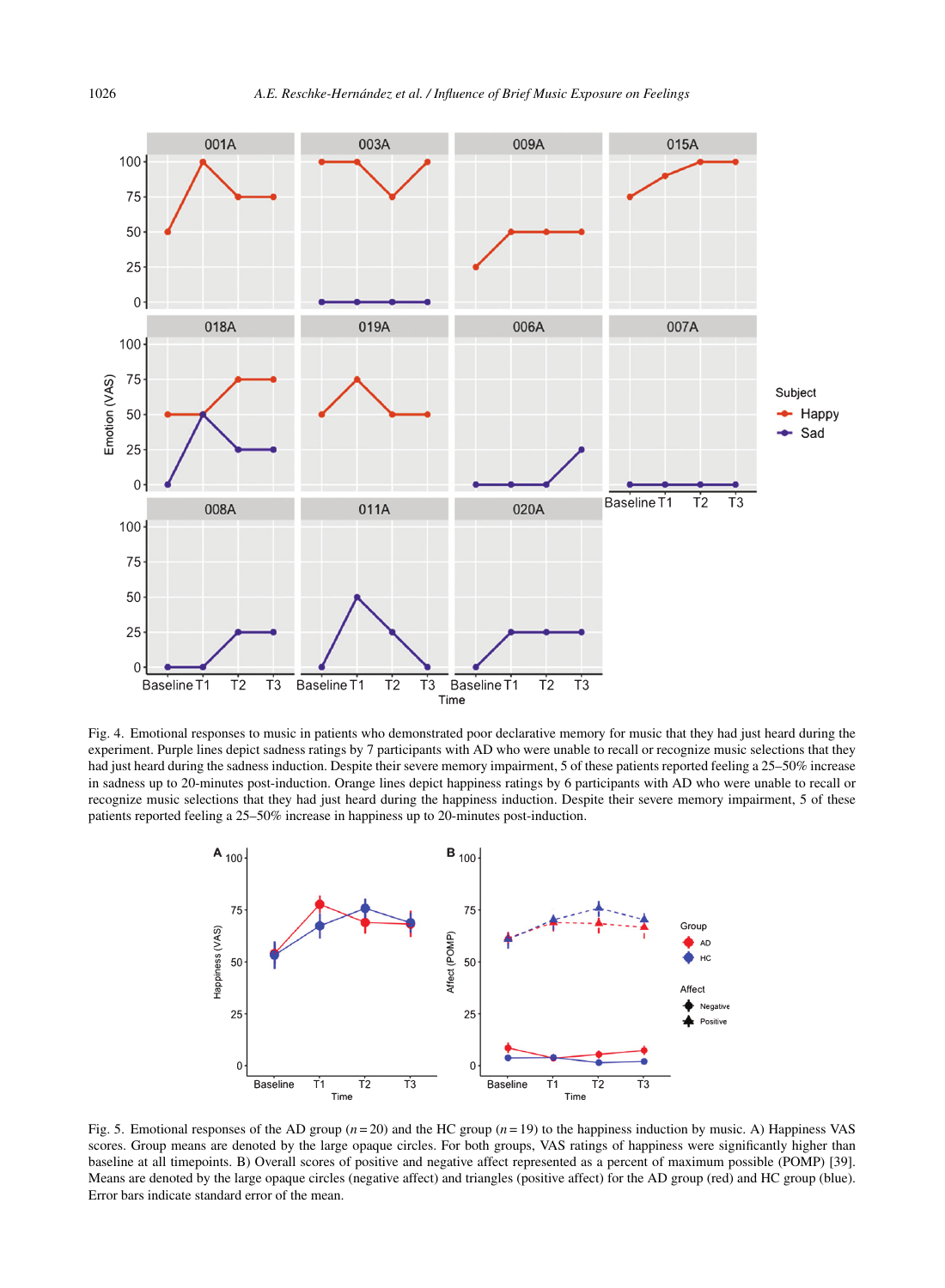That is, happiness VAS ratings were significantly higher than baseline at T1  $(\beta = 23.75, \text{ SE} = 5.20,$  $t = 4.56, p < 0.001$ ), T2 ( $\beta = 15.00$ , SE = 5.20,  $t = 2.88$ ,  $p = 0.004$ ), and T3 ( $\beta = 14.25$ , SE = 5.20,  $t = 2.73$ ,  $p = 0.007$ ) for both groups. Figure 5A offers a graphical depiction of these results.

For *positive* affect in response to the happy music induction, there was a significant effect of time  $[F(3,111) = 5.93, p < 0.001]$ , but no significant main effect of group  $[F(1,37) = 0.30, p = 0.585]$  or interaction between time and group  $[F(3,111) = 0.78]$ ,  $p = 0.505$ ]. Across both groups, there was a marginally significant increase in positive affect at T1  $(\beta = 7.50, \text{SE} = 3.83, t = 1.95, p = 0.052)$ . For *negative* affect in response to happy music induction, there was no significant main effect of time  $[F(3,111) = 2.06]$ . *p* = 0.109] or group [F(1,37) = 3.29, *p* = 0.077], and no significant interaction between group and time  $[F(3,111) = 2.27, p = 0.083]$ . Figure 5B provides a graphical depiction of these results.

Similar to the sadness induction, six participants with AD could not recall any of their happy music selections. Of these participants, 1 did not recall listening to music at all. Despite severe memory impairment for music listening, participants reported sustained feelings of happiness up to 20 minutes postinduction. Figure 4 illustrates these findings.

#### **DISCUSSION**

The aim of this study was to examine the effects of music on feelings of emotion in individuals with AD, and to determine whether these feelings persisted irrespective of declarative memory for the emotioninducing stimuli. Using music that was familiar to participants as the stimulus, our findings contribute to the understanding of how music-evoked emotions can be affected in individuals with AD. Both the AD and HC participant groups reported feeling significantly sadder or happier after they listened to self-selected music. Further, participants with AD reported feeling sad or happy for at least 20 minutes beyond music listening despite their impaired declarative memory for the music stimuli that triggered these feelings. Our findings have two key implications. First, familiar music can effectively induce positive and negative emotions in individuals with AD. Second, how we treat and interact with individuals with memory impairment can have a lasting impact on their emotional state, regardless of whether they recall what happened to them.

#### *Emotions linger in individuals with AD*

A dissociation between memories and emotions induced by music is most striking when participants have a strong, lasting emotional response to music stimuli, while at the same time having impaired declarative memory for the music itself following the induction. This is precisely what we found. Participants with AD had impaired (in some cases, zero) recollection and recognition for the stimuli five minutes after listening to music. Yet, they reported experiencing lasting sadness or happiness. These findings are consistent with those from Feinstein et al.  $[1]$  and Guzmán-Vélez and colleagues  $[2, 3]$ , who showed that individuals with amnesia caused by hippocampal damage could experience lasting emotions induced by films. Our findings provide evidence that familiar music listening can induce lingering emotions in individuals with AD, and that the affective experience associated with music can occur and persist independently from the declarative memory for that music.

#### *Distinctions from past research*

Important differences between the current study and previous studies in this line of research should be noted. Results of both Guzmán-Vélez et al. [2] and Feinstein et al. [1] indicated a stronger effect of the sad films on emotions compared to happy films. By contrast, in the current study, happy and sad familiar music listening protocols induced similar degrees of emotional response. One explanation could relate to differences in induction duration—participants viewed 18 minutes of film clips compared to just 4.5 minutes of music listening in our study. However, stimulus duration does not explain the different responses to happy and sad films relative to happy and sad music. A more plausible explanation could relate to the media itself. In the film induction research, most of the happy film clips depicted amusing situations and were largely verbal and/or image-based (i.e., jokes, funny home videos). By contrast, sad clips largely derived from movies and included music. Among its various functions, film music is composed to direct attention, communicate meaning, and convey and evoke emotion. Composers exploit a variety of techniques to ensure the music is evocative [45]. It seems the multidimensional aspects of stimuli used in past research likely contributed to findings.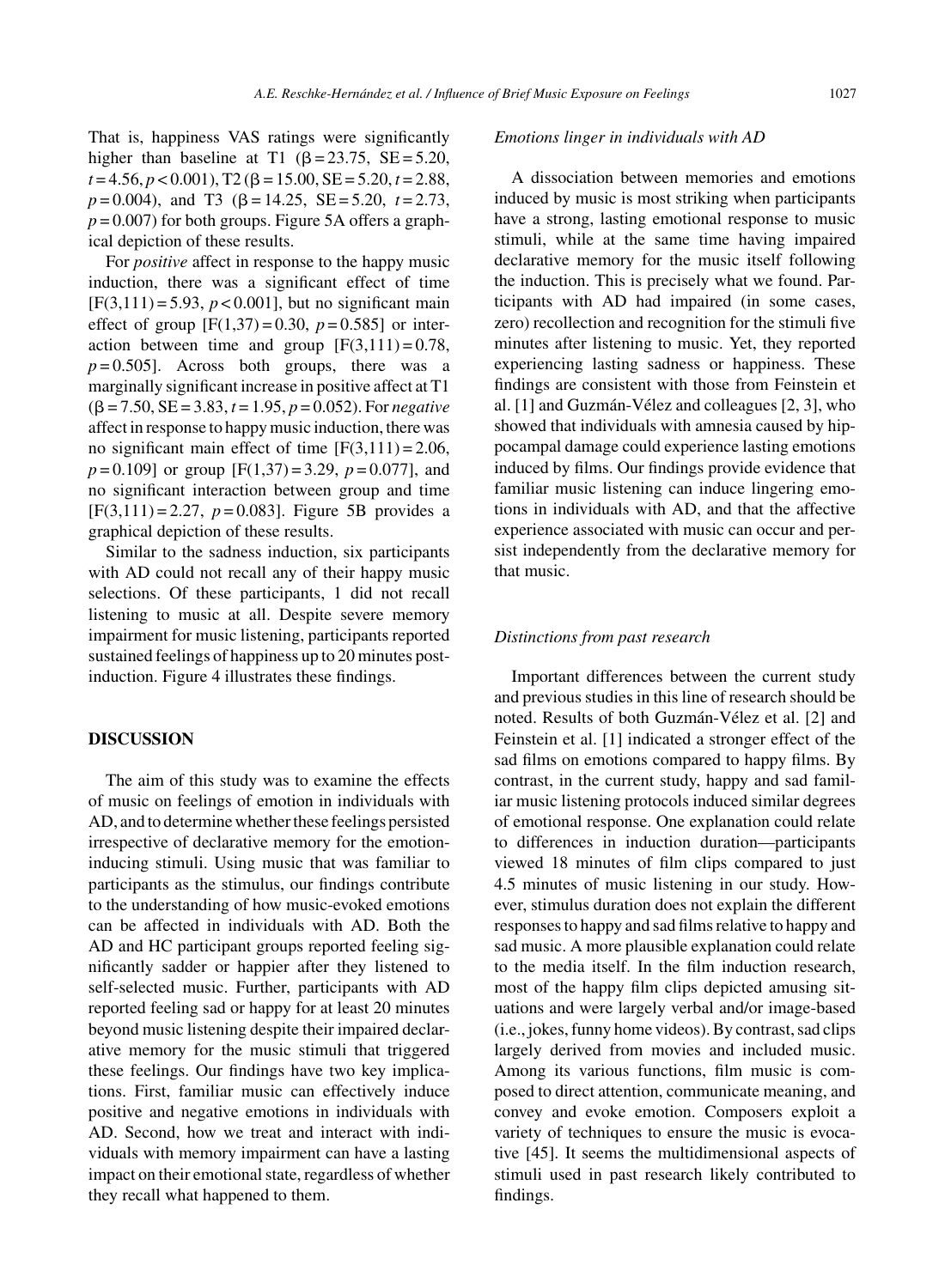#### *How did music evoke emotions?*

Past research has indicated the importance of using participant-selected music to elicit strong emotions [10–12]. Familiar music, particularly music from the formative years of late adolescence and early adulthood, often evokes autobiographical memories and associated emotions [46–48]. As one participant with AD stated, "(I feel this way because) this is great music from my youth and happy times." In our study, both AD and HC participants provided personally meaningful, multifarious music lists from all manner of music genres, including popular, folk, contemporary Christian, showtunes, hymns, rock-nroll, patriotic, big band, jazz, classical, and country. A preliminary examination of the music selected by participants with AD indicates that much of it was derived from their formative years, whereas HCs seemed to include more of a mix of selections from across their lifespan. This observation indicates a possible bias regarding remote music-evoked autobiographical memories (MEAMs) in individuals with AD. Indeed, some research suggests that familiar music may play a greater role in prompting the recall of self-defining memories for individuals with dementia than it does for healthy older adults [15]. Thus, it seems likely that MEAMs contributed in part to the changes in emotional state experienced by the participants in our study.

Our data also suggest a somewhat different pattern of response in the AD group compared to the HC group. Specifically, while the HC group showed increases in negative affect and decreases in positive affect in response to sad music, the AD group demonstrated increased negative affect and stable positive affect. Prior work has indicated that experiencing such mixed emotions when listening to music is associated with feelings of nostalgia in young, healthy participants [49], suggesting that individuals with AD may have experienced greater nostalgia after listening to their selections. However, this phenomenon is yet to be fully examined in a sample of older adults.

Selections that elicited emotions did not per se align with compositional features that often prompt categorization of music as happy or sad (i.e., music in major mode with a faster tempo is often labeled happy, whereas minor mode and slower tempo music is often labeled sad [50]). As an illustrative example, *Sweet Caroline* (Neil Diamond) is a relatively fast tempo selection in major mode with a driving beat and a catchy, repetitious chorus. While some

participants included this song on their happy list, for one HC participant, listening to just seconds of this selection evoked a self-reported decrease in positive affect and happiness with concomitant increase in negative affect and sadness and overt behavioral response (crying, grimacing, slumped posture). This participant listed this song as their most sad selection and disclosed that it was associated with a sad memory. To further illustrate the inherent difficulty in selecting music to evoke a particular emotional response, certain selections, such as *Amazing Grace* and *Hey Jude* (The Beatles) appeared at the top of some participants' happy lists, and at the top of others' sad lists. This is not surprising—it is the very nature of music.

While MEAMs and nostalgia may have been involved, such associations are one of at least eight putative routes by which music can evoke emotion, including rhythmic entrainment, music-evoked visual imagery, and musical expectancy, among others [5, 7–9]. It is likely that the music-induced emotions seen here arose from a combination of such factors [5, 9]. The goal of our study was to effectively induce either sadness or happiness irrespective of whether or not an autobiographical memory, or some other variable, mediated the process. More research is needed to elucidate which mechanisms most strongly influence emotional responses to music in this population. Also, research should systematically examine these mechanisms in racially and ethnically diverse samples of both healthy and cognitively impaired older adults to fully understand music-emotion evocation phenomena and their relevance to music interventions. Nevertheless, the present work takes the important initial step of indicating that familiar music *does* induce strong emotions in persons with AD.

#### *Ethical considerations for music listening interventions*

In addition to positive responses, our results indicate that familiar music listening could likewise evoke negative affective responses, as in prior similar research [1, 2]. When asked why they felt the way they did, participants in our study who had no recall for sad music stated, "I think my dog died," "I'm just not ... I haven't done enough for myself and I get mad at myself," "I am worried about the future," and "Sometime, something happened to me. I just don't know." Given the emotional evocativeness of music, an important consideration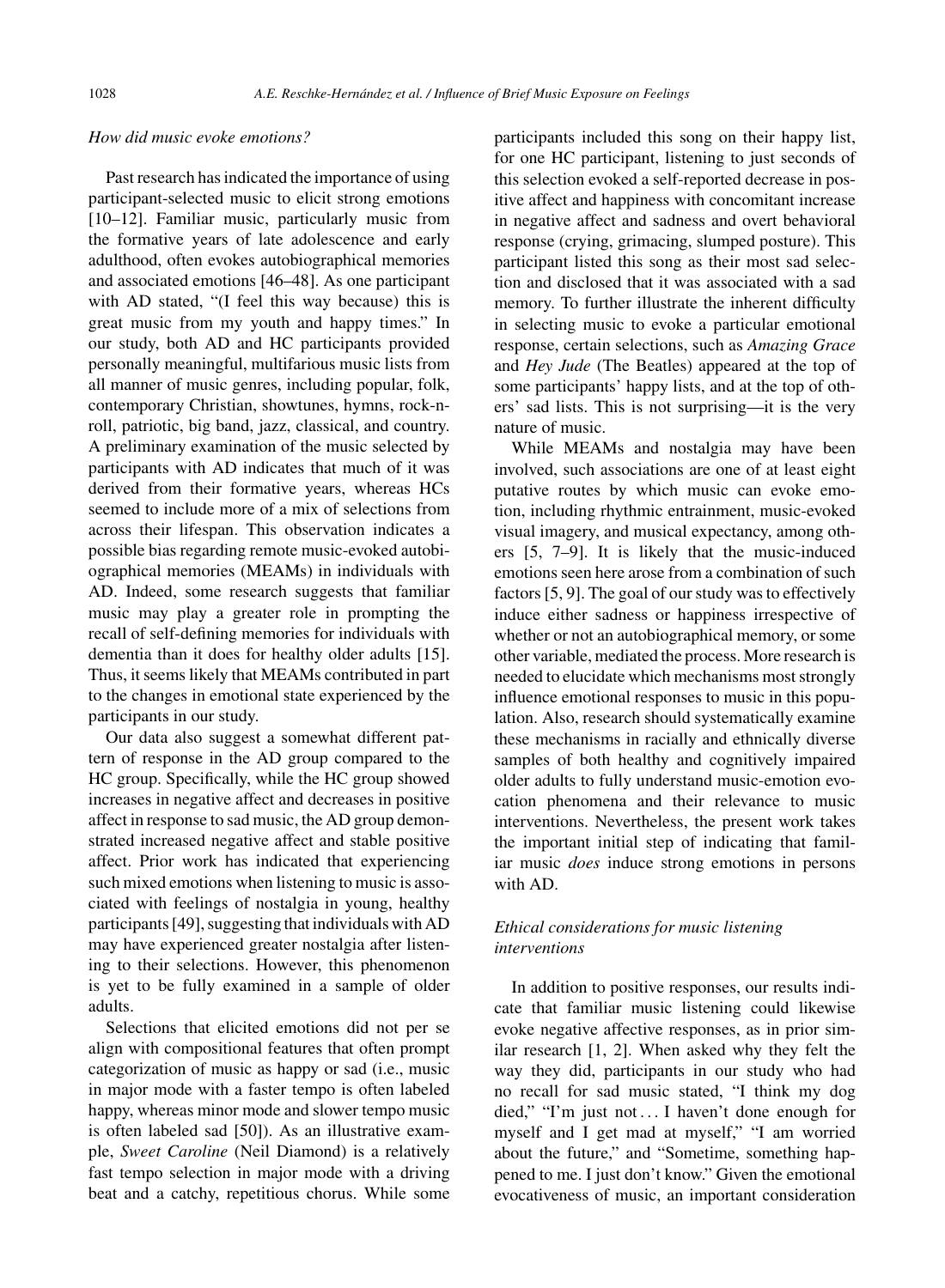is the extent to which individuals with significant memory impairment can effectively self-regulate and cope with emotions evoked by experiences they may not remember. For instance, caregivers have described exacerbated behavioral and psychological symptoms in response to music listening [51]. Past research has further indicated that the manner of music listening (i.e., with headphones) may cause overstimulation or enhance social isolation for patients with dementia [16, 52]. As recently suggested within the music-induced harm model [53], future studies could examine possible short- and long-term adverse side effects as well as benefits of music listening to improve our understanding of the best use and appropriate implementation of musicbased interventions with persons with dementia and other cognitively impaired populations. Furthermore, given these considerations regarding music selection and potential for adverse responses, the characteristics of the recipient as well as the expertise and resources of the person implementing a music listening protocol within the care milieu should be taken into account [30, 53].

#### *Limitations and future directions*

Our study had several limitations. Based on our stated aims and prior research [10–12], we used participant-selected familiar music to maximize the likelihood of inducing the targeted emotions. Although we took steps to maximize reproducibility and enhance the rigor of our experiment through written protocols, this choice sacrificed a degree of experimental control (viz., different participants listened to different music). Choice and arrangement of music stimuli, from familiar participant-selected to highly controlled sets of music, are important and necessary considerations in future research to fully understand underlying mechanisms of affective responses to music in persons with AD and older adults more generally.

As in past research, we chose not to counterbalance the order of presentation of happy and sad induction blocks (for ethical reasons), and this may have influenced our results. Our sample included a near equal number of men and women, but it was homogeneous with regards to ethnicity and educational attainment. People who expressed interest in participating may have had particular affinity for music, and as such, our results may not be representative of the larger population of persons with AD. Future studies could include a more diverse sample to expand our

knowledge regarding this phenomenon and inform culturally sensitive music intervention practices.

To facilitate comprehension of the self-report measure and other aspects of our experiment, we included participants with relatively mild AD and tested their comprehension before they completed the experiment. Although we informally screened healthy participants (see Participants section), we did not formally test these participants' comprehension or cognition. As in any study involving human participants, there is a chance that some did not understand an aspect of our experiment. While our inclusion criteria and design of our experiment helped maximize participant comprehension and testing stamina, future studies could examine the impact of music on emotions in individuals at more advanced stages of the disease as well as with other neurodegenerative diseases (e.g., frontotemporal dementia). Finally, we did not examine the contribution of various mechanisms to music-evoked emotions in our experiment. Future research could examine the degree to which MEAMs and other such mechanisms contribute to emotions induced by music in individuals with dementia and the role affective responses play in therapeutic music interventions.

While much is known regarding healthy and younger individuals' responses to music [4, 5, 9], systematic investigation regarding the impact of music on emotional states in older adults and individuals with cognitive impairment is much more limited [7, 8, 30]. Our findings contribute foundational evidence regarding familiar music's impact on emotions in older adults with memory impairment. Such research pertaining to the influence of music on non-musical responses informs the theoretical and scientific foundation for music therapy and related interventions [54–56]. While the results of our study prompt considerations regarding responses to music listening with this population, additional research concerning the valence, intensity, and duration of affective responses (i.e., feelings, emotions, and longer-term mood and psychosocial wellbeing) and their reliable measurement in those with more advanced stages of AD and related dementias is warranted (see for example [30]). Examining the possible mechanisms involved to better understand how music-based interventions work and to inform best practices with this population is another research priority.

This study broadens our understanding of emotional responses of individuals with AD, specifically with regards to familiar music. Results underscore the importance of considering emotions in the gen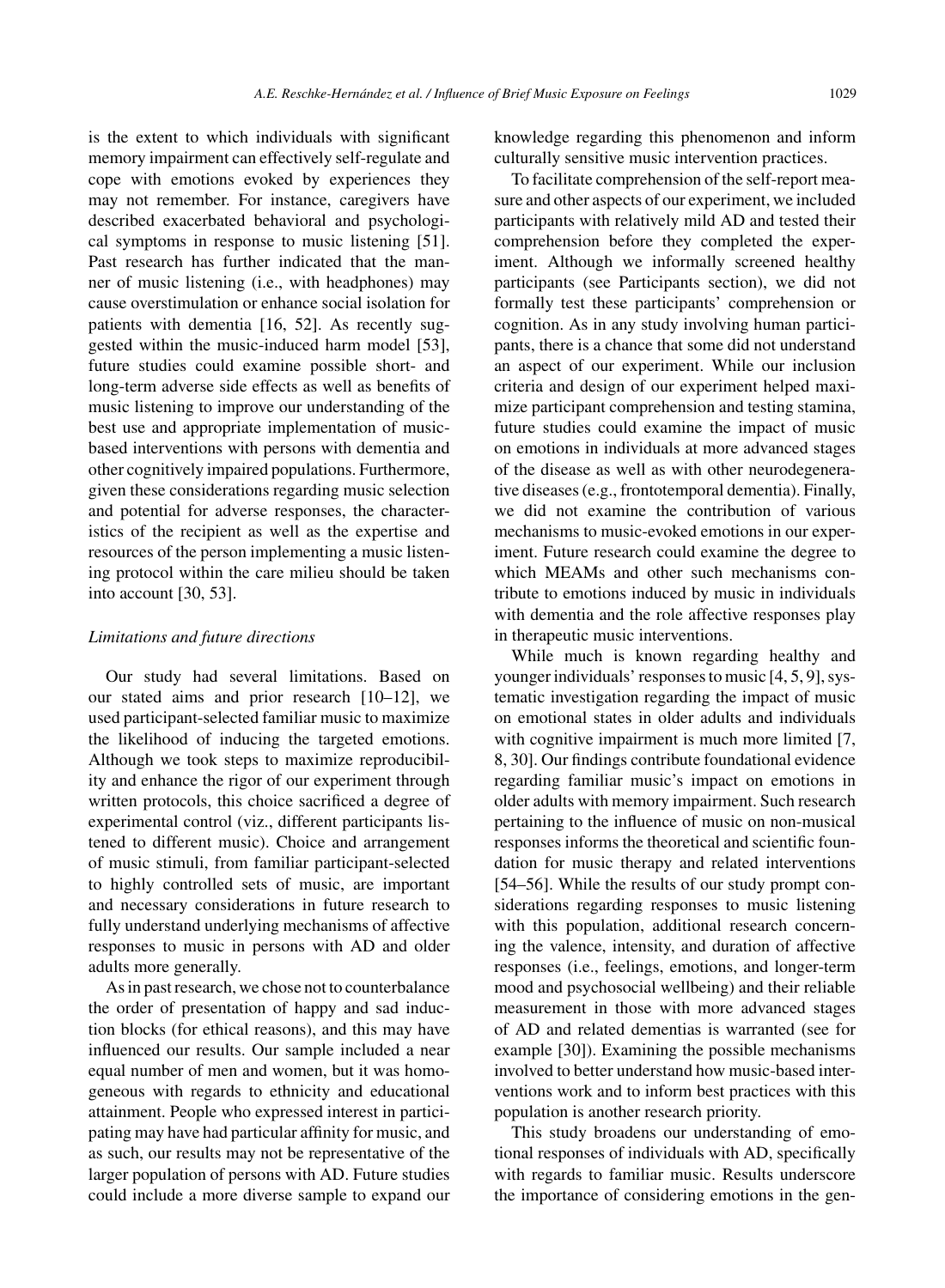eral care of persons with memory impairment and can be used to inform the implementation of therapeutic music interventions. In general, studies regarding music and emotion tend to focus on young, healthy participants (i.e., college undergraduates). Such findings may not apply to older adults *per se*. Future studies could build on our current work to examine music and emotion phenomena in various healthy and clinical older adult populations, including those with AD. As the number of individuals with AD and other dementias increases, it is imperative that we identify tools that can help improve the psychosocial wellbeing of both the patients and their caregivers. Our findings suggest that familiar music can profoundly impact the emotions of both healthy older adults and individuals with AD and may ultimately help clarify mechanisms underlying therapeutic applications of music with this population.

#### **ACKNOWLEDGMENTS**

The authors thank all the participants and their care partners, without whom this research would not have been possible, and the Alzheimer's Association Iowa Chapter for assistance with recruitment. The authors thank Mónica Acevedo-Molina, Kuan-Hua Chen, Kathy Jones, Jasmine Leahy, Kenneth Manzel, Ashwathi Nair, Meghan Ross, Sawyer Small, Morgane Tatchoum, Tiffany Theulen, and Keara Turkington for their assistance on this project; Nicholas Jones for his technical assistance; Virginia Driscoll for her guidance on audiometric screening in older adults; and Joel Bruss for his input on stereo music system setup and speaker donation. This work was supported by the Iowa State Fraternal Order of Eagles and the Kiwanis Neuroscience Research Foundation.

Authors' disclosures available online (https://www. j-alz.com/manuscript-disclosures/20-0889r1).

#### **REFERENCES**

- [1] Feinstein JS, Duff MC, Tranel D (2010) Sustained experience of emotion after loss of memory in patients with amnesia. *Proc Natl Acad SciUSA* **107**, 7674-7679.
- [2] Guzmán-Vélez E, Feinstein J, Tranel D (2014) Feelings without memory in Alzheimer disease. *Cogn Behav Neurol* **27**, 117-129.
- [3] Guzmán-Vélez E, Warren DE, Feinstein JS, Bruss J, Tranel D (2016) Dissociable contributions of amygdala and hippocampus to emotion and memory in patients with Alzheimer's disease. *Hippocampus* **26**, 727-738.
- [4] Koelsch S (2010) Towards a neural basis of music-evoked emotions. *Trends Cogn Sci* **14**, 131-137.
- [5] Juslin PN (2013) From everyday emotions to aesthetic emotions: Toward a unified theory of musical emotions. *Phys Life Rev* **10**, 235-266.
- [6] Gfeller KE (2008) Music: A human phenomenon and therapeutic tool. In *An Introduction to Music Therapy: Theory and Practice*, Davis WB, Gfeller KE, Thaut MH, eds. American Music Therapy Association, Silver Spring, MD, pp. 41-75.
- [7] Laukka P (2007) Uses of music and psychological wellbeing among the elderly. *J Happiness Stud* **8**, 215-241.
- [8] Saarikallio S (2010) Music as emotional self-regulation throughout adulthood. *Psychol Music* **39**, 307-327.
- [9] Hargreaves D, North A (2011) Experimental aesthetics and liking for music. In *Handbook of Music and Emotions: Theory, Research, Applications*, Juslin PN, Sloboda JA, eds. Oxford University Press, New York, pp. 515-546.
- [10] Blood A, Zatorre RJ (2001) Intensely pleasurable responses to music correlate with activity in brain regions implicated in reward and emotion. *Proc Natl Acad Sci U S A* **98**, 11818- 11823.
- [11] Ferreri L, Mas-Herrero E, Zatorre RJ, Ripollés P, Gomez-Andres A, Alicart H, Olivé G, Marco-Pallarés J, Antonijoan RM, Valle M, Riba J, Rodriguez-Fornells A (2019) Dopamine modulates the reward experiences elicited by music. *Proc Natl Acad SciUSA* **116**, 3793-3798.
- [12] Pereira CS, Teixeira J, Figueiredo P, Xavier J, Castro SL, Brattico E (2011) Music and emotions in the brain: Familiarity matters. *PLoS One* **6**, e27241.
- [13] Vuoskoski JK, Eerola T (2017) The pleasure evoked by sad music is mediated by feelings of being moved.*Front Psychol* **8**, 439.
- [14] McDermott O, Orrell M, Ridder HM (2014) The importance of music for people with dementia: The perspectives of people with dementia, family carers, staff and music therapists. *Aging Ment Health* **18**, 706-716.
- [15] El Haj M, Antoine P, Nandrino JL, Gely-Nargeot M-C, Raffard S (2015) Self-defining memories during exposure to music in Alzheimer's disease. *Int Psychogeriatr* **27**, 1719- 1730.
- [16] Gerdner L (1998) *The effects of individualized vs classical "relaxation" music on the frequency of agitation in elderly persons with Alzheimer's disease and related disorders*, The University of Iowa (Doctoral dissertation).
- [17] Baird A, Samson S (2015) Music and dementia. In *Music, Neurology, and Neuroscience*, Altenmüller E, Finger S, Boller F, eds. Elsevier, Waltham, MA, pp. 207-235.
- [\[18\] Raglio A, Bellandi D, Baiardi P, Gianott](https://www.j-alz.com/manuscript-disclosures/20-0889r1)i M, Ubezio MC, Zanacchi E, Granieri E, Imbriani M, Stramba-Badiale M (2015) Effect of active music therapy and individualized listening to music on dementia: A multicenter randomized controlled trial. *J Am Geriatr Soc* **63**, 1534-1539.
- [19] Raglio A, Pavlic E, Bellandi D (2018) Music listening for people living with dementia. *J Am Med Dir Assoc* **19**, 722-723.
- [20] van der Steen JT, Smaling HJA, van der Wouden JC, Bruinsma MS, Scholten R, Vink AC (2018) Musicbased therapeutic interventions for people with dementia. *Cochrane Database Syst Rev* **7**, CD003477.
- [21] Anderson SW, Cassell MD (2015) Alzheimer's disease. In *Neuropsychology of Cortical Dementias*, Noggle C, Dean R, Bush SS, eds. Springer, New York, pp. 93-120.
- [22] McKhann GM, Knopman DS, Chertkow H, Hyman BT, Jack CR, Kawas CH, Klunk WE, Koroshetz WJ, Manly JJ, Mayeux R, Mohs RC, Morris JC, Rossor MN, Scheltens P, Carrillo MC, Thies B, Weintraub S, Phelps CH